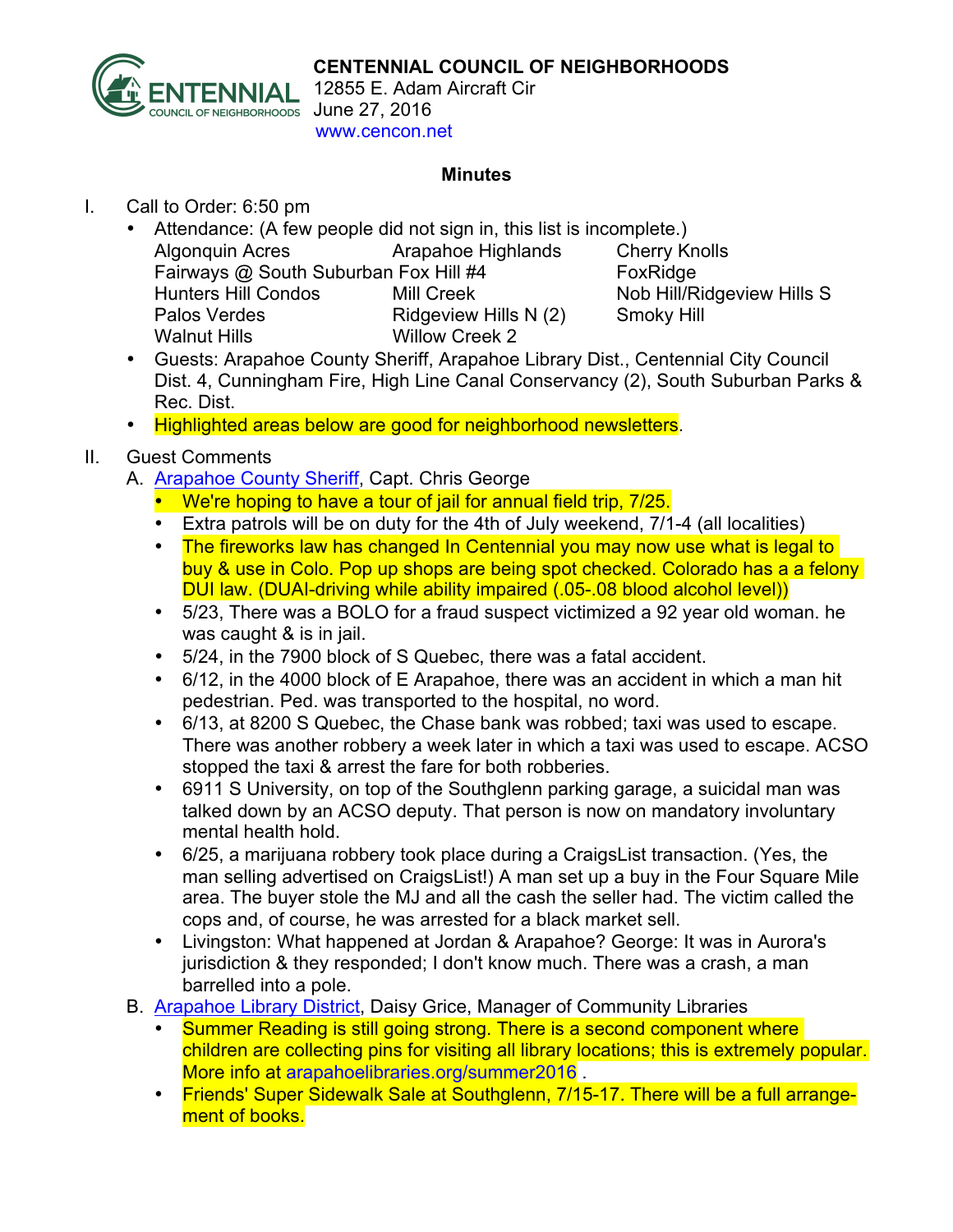- **Rock Out at Summer Concert Series** 
	- o Dancing shoes? Check. Groove on? Check. Join us for music, dancing, food and more during Arapahoe Libraries' first-ever summer concert series.
	- $\circ$  Warm summer evenings bring the hottest bands that will be covering music from the Beatles, rock and roll and top 40s hits. Save the date for the following concerts:
	- $\circ$  Live from Sheridan Library: The Radio Band on Friday, July 15, 6-8 pm at Sheridan Library
	- o Live from Tagawa Gardens: The Nacho Men on Friday, August 19, 6-8 pm
	- o Live from Smoky Hill Library: The Fab 4 on Friday, September 9, 6-8 pm
	- o For more information, visit the website
- Koelbel Con was very successful with about 1500 people. (last weekend on Sat.)
- Smoky Hill has a new butterfly garden
- C. Arapahoe Park & Rec District, Delos Searle, Asst. District Manager (Not present)
	- Searle reported by email: Summer native grass mowing is still going. Crews are having a heckuva time keeping up with the weather & growth. Finished the first cycle and have immediately started on the second cycle.
	- Thanks to help from the City of Centennial funding, we are once again doing some minor upgrades and improvements throughout the District. Report in August.
- D. Fire Districts, Cunningham Fire, Chief Tom Chavez
	- Cunningham Fire, Littleton Fire, South Metro Fire
	- Cunningham:
		- o 3 firefighters graduating from academy on July 15.
		- $\circ$  Approximately 1000 people attended the EMS open house at Station #3. Thank you to the community for making it such a success.
		- o Firework safety. Centennial now allows Colorado permissible fireworks. Age appropriate for children, sparklers are hot (1200º), keep bucket of water close by, nothing near dry vegetation, and be careful. Mowing by fences and paths builds fire breaks. We've already had our first fireworks related fire.
		- $\circ$  We had 4-5 cardiac arrest saves in the last year. With chest pain or stroke, call early so we can make a difference for you.
		- $\circ$  The county fair is 7/28-31.
	- Littleton:
		- $\circ$  Littleton Fire has received a Fire Protection value (ISO) of 2. This is outstanding!.
		- $\circ$  16 new recruits will graduate on July 8. They're hiring an additional 8 firefighters with a tentative academy date in October.
		- o They have hired a full time Emergency Manager.
		- o New station 19 will open in early Aug.
		- o Aug. 1, they'll expand the 2 Quick Car schedules to 7 days/week 12 hours/day
		- o Aug. 1, they'll add a peak hour (7 days/12hrs shifts) medic unit at station 12 on Broadway
		- o They just finished a very successful Teen Academy, similar to Cunningham's mini academy, for high school students
	- South Metro:
		- o Wildfire Fire Teams were deployed to fires in Soccoro County, NM; Short Fire in WY; and Beaver Creek Fire in Walden, CO.
		- $\circ$  Rebuild of Station 31 (Orchard & Havana) is completed. Grand Opening on June 15 was a huge success with over 300 citizens in attendance. Station 31 houses an Engine, Medic & Dive Team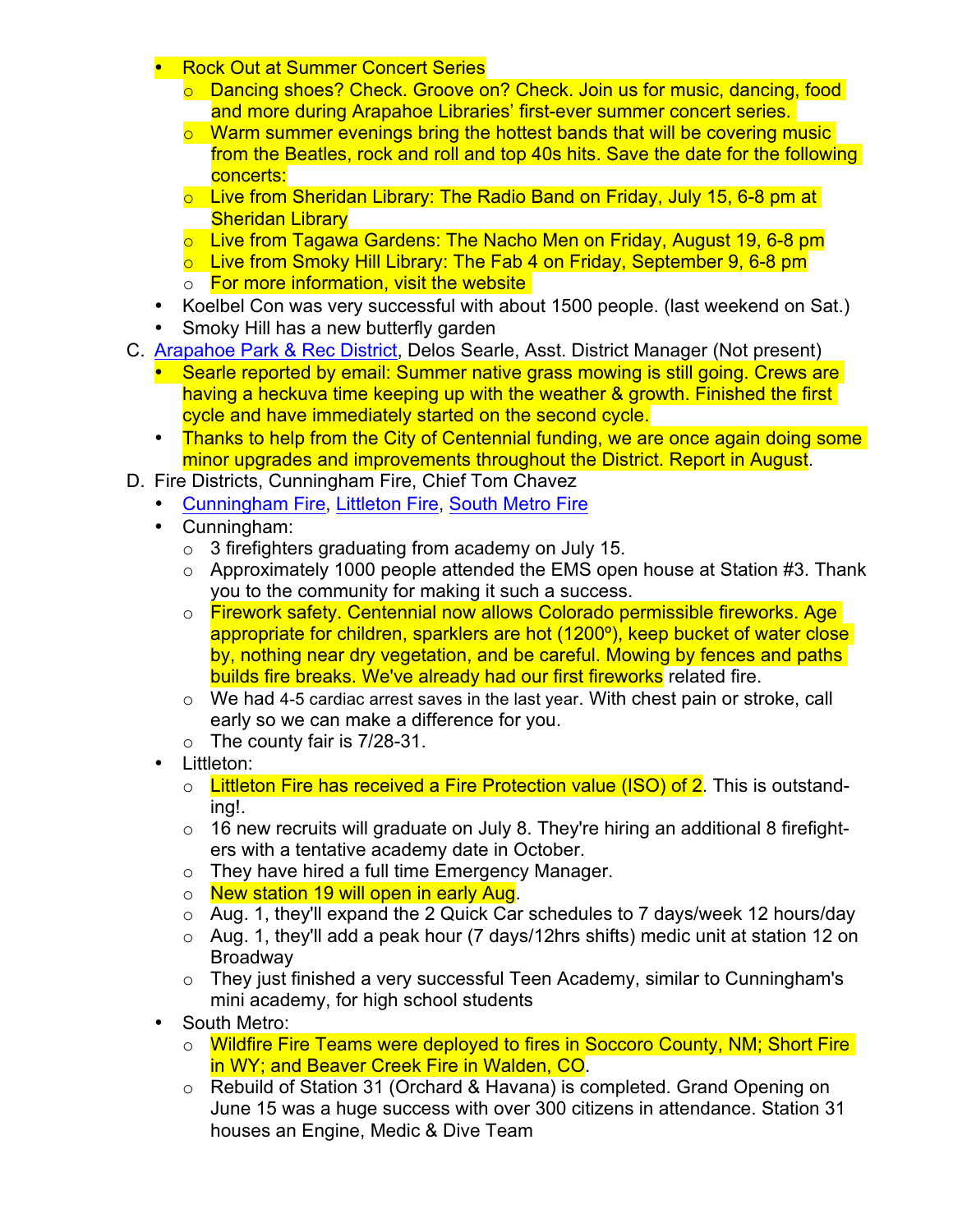- o Rebuild of Station 32 (Orchard & Quebec), design is in process. They'll be asking for citizen input in the coming months.
- $\circ$  Recruit Academy beginning Aug 15 with 17 new firefighters + 3 new Paramedics.
- o PulsePoint application is pushing incident data out to all subscribers. Citizens in Centennial should be receiving updates.
- All chiefs emphasize have a safe  $4^{\text{th}}$ .
- Question: How long is an academy? Chavez: Generally, they're 20-26 weeks.
- Question: When you act on interagency mutual Aid, is there a monetary responsibiliity? Chavez: No, it's free for up to 12 hours of aid.
- Question: How about when firefighters are sent out of state? Chavez: They're reimbursed by FEMA.
- E. South Suburban Park & Rec District, Teresa Cope, Communications Director
	- See the linked event document in the list below these minutes.
	- Communications: Our catalog is mailed twice a year; we're moving to adding more seasonal editions digitally & Active at Any Age (55+) will also be available digitally. Star Connection contains programs for people w/disabilities (no digital). Our new Parks, Trails & Facilities map is out. Our Annual Report shows the value of parks & recreation.
	- We're developing a new strategic plan. Please, go to the website and take a survey (on high level priorities). Give SSPRD your email & you'll be notified of a public meeting (Master Plan). www.ssprd.org/Master-Plan
	- Comment & some agreement: The web site is really bad, can't find anything.
	- Question: What happened with the water use survey that was supposed to be happening? Cope: I don't have that info.
	- Question: There was a problem with people coming in to Holly Pool during swim lessons & not paying. Has that been addressed? Cope: People are no longer allowed in until after morning lessons.
- F. City of Centennial; C.J. Whelan, District 4 Councilmember
	- There are great events coming up at Centennial Center Park. Check the website.
	- On the 3<sup>rd</sup> Thurs. of the month, we're holding Savor events, events on a smaller scale.
	- Some additional, temporary changing shelters were just installed.
	- Centennial has completed its Financial Audit. It was a great audit all the way around. Our finances continue to be very strong.
	- The speed limit along Dry Creek, Yosemite to Holly will be raised to 40 mph. Statistics showed that very few people were obeying the 35 mph speed limit.
	- At our last City Council meeting, we looked at the results of the Citizen Survey (National Citizens' Survey) that went out this past spring: 93% of respondents marked the City as having a good or excellent quality of life. The most important factors to our citizens are safety, the economy, economic development, libraries, fire districts, the ACSO. Improvements that could be made: 1) reduce congestion 2) snow removal (which is being addressed in next year's budget. The City is buying another 5 snowplows.)
	- Some residents brought up the issue of dead trees on private property presenting a safety issue to homes and lives. CenCON should discuss it at an upcoming meeting. Council has a bit of a discussion on this.
	- There was a question about the Arctic Shark program. The City will be using it more frequently in the coming winter season.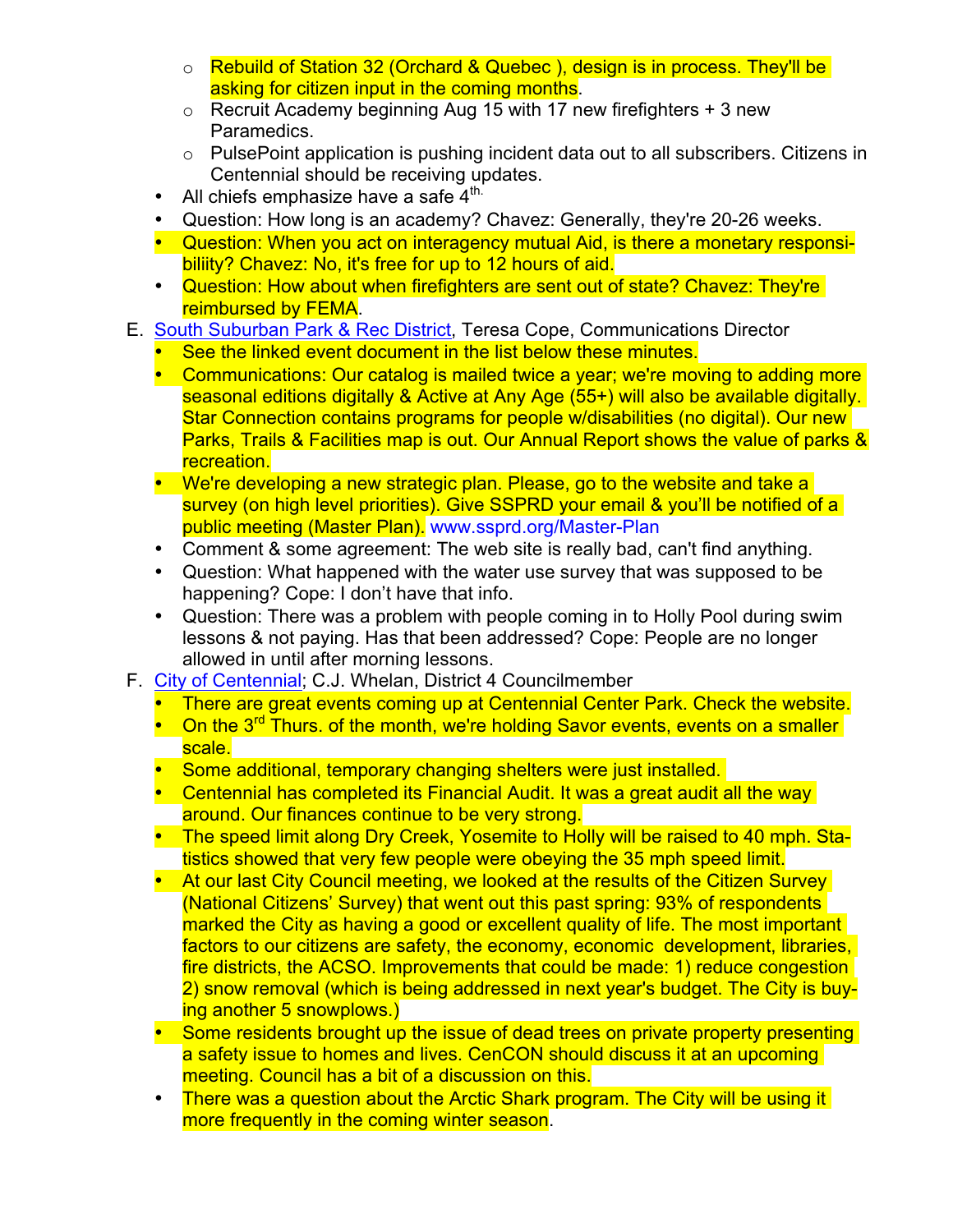- III. High Line Conservancy District (http://highlinecanal.org), Lindsay
	- In the links below these minutes there is a flyer with upcoming meetings for public input for the second phase of this study.
	- High Line Canal is at a time of transition and your help is needed to plan for its future.
	- In 2010 over one half million people were using the HLC annually.
	- It contains over 160 ac of land.
	- It needs enhancement & management and a way to pay for amenities & improvements.
	- There is an online survey and a list of public input meetings.
	- Question: Is your main vision to keep it as a water conveyance? HLC: We don't know, yet. It will depend on this process
	- Question: Are you looking at closing some of the trailway gaps? HLC: Yes.

## IV. CenCON Business

- A. President's report, Gerry Cummins
	- We're hoping to make July field trip a tour of the jail. You will have to RSVP early, the attendance will be limited.
	- Cummins filed Annual Report with Secretary of State.
- B. Secretary, Andrea Suhaka
	- A motion was made, seconded, and passed unanimously to approve the April and May, 2016, minutes as emailed. (Doerr/Ryan)
- C. Treasurer's report, Henry Blum Balance forward from 5/23/16 report \$3,695.10 Income: Dues deposited\* 90.00 Expenses: Gerry Cummins, Annual Report (10.00) Account balance, 6/27/16 \$3,775.10
	- \* Chapparal, Nob Hill/Ridgeview Hills South, Southwind
- V. 2<sup>nd</sup> Vice President, Plans, Tammy Maurer
	- C.J. Whelan and Andrea Suhaka left the room during the Plans discussion.
	- Peakview Village Site Plan located between Vaughn & Uvalda streets, and Peakview & Caley avenues. The proposal includes rezoning, platting, and plans for the development. The proposal is for 72 patio style homes of 1,594 – 1,794 s.f. with 4.7 homes/ acre. There are multi-family homes located to the E of this property. In recognition of any airport noise, the applicant has voluntarily agreed to implement a series of noise reduction design measures.
	- Pet Cremation Services Site Plan, 6259 S. Troy Cir. The site is 1.36 acres. The proposed building is 8,055 s.f. and would include office, retail, crematory, storage and loading areas. Parking and 33,085 s.f. of landscaping are included on the site.
	- Inova Flex #1 Replat, located on the SE corner of Havana & Easter. This is for the replat of Lot 3. Last month we received a referral for this same location but Lot 2, Block 1. This proposal is to separate the S leg of the property. This is a request to replat, no building plans are included. The Letter of intent refers to a new building.
	- Willow Bend Parking Lot Site Plan and Replat, 8586 E. Arapahoe Rd, an existing business (Willow Bend) has purchased a residential property to expand their parking area. This business is located at the SW corner of Arapahoe & Yosemite. The current business accesses are from Arapahoe Rd and Yosemite St. This will allow for the Arapahoe access to be moved further to the W. Plans include an 8' privacy wall to be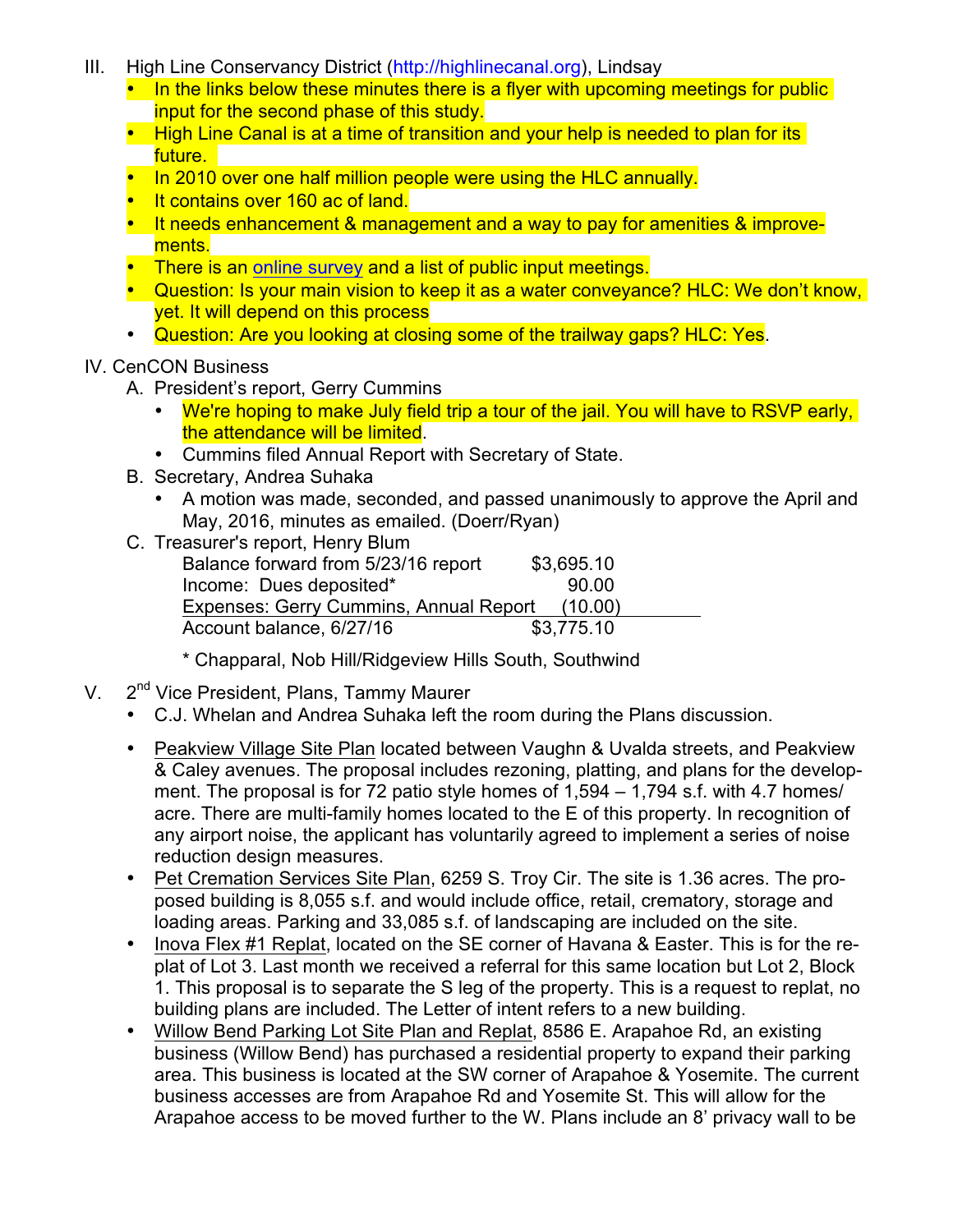installed on the S side of the property. No changes to the building are planned. The building currently contains retail stores.

- See the Plan Comments in the links below these minutes.
- VI. Adjourn: Cummins adjourned the meeting at 9pm.

Minutes respectfully submitted by Andrea Suhaka

Please inform Andrea Suhaka at 303-770-0058 or standy@ecentral.com of changes in your CenCON Representative or Association President/Chair.

> **Next meeting - Annual Field Trip – July 25, 2016 More information shortly!!**